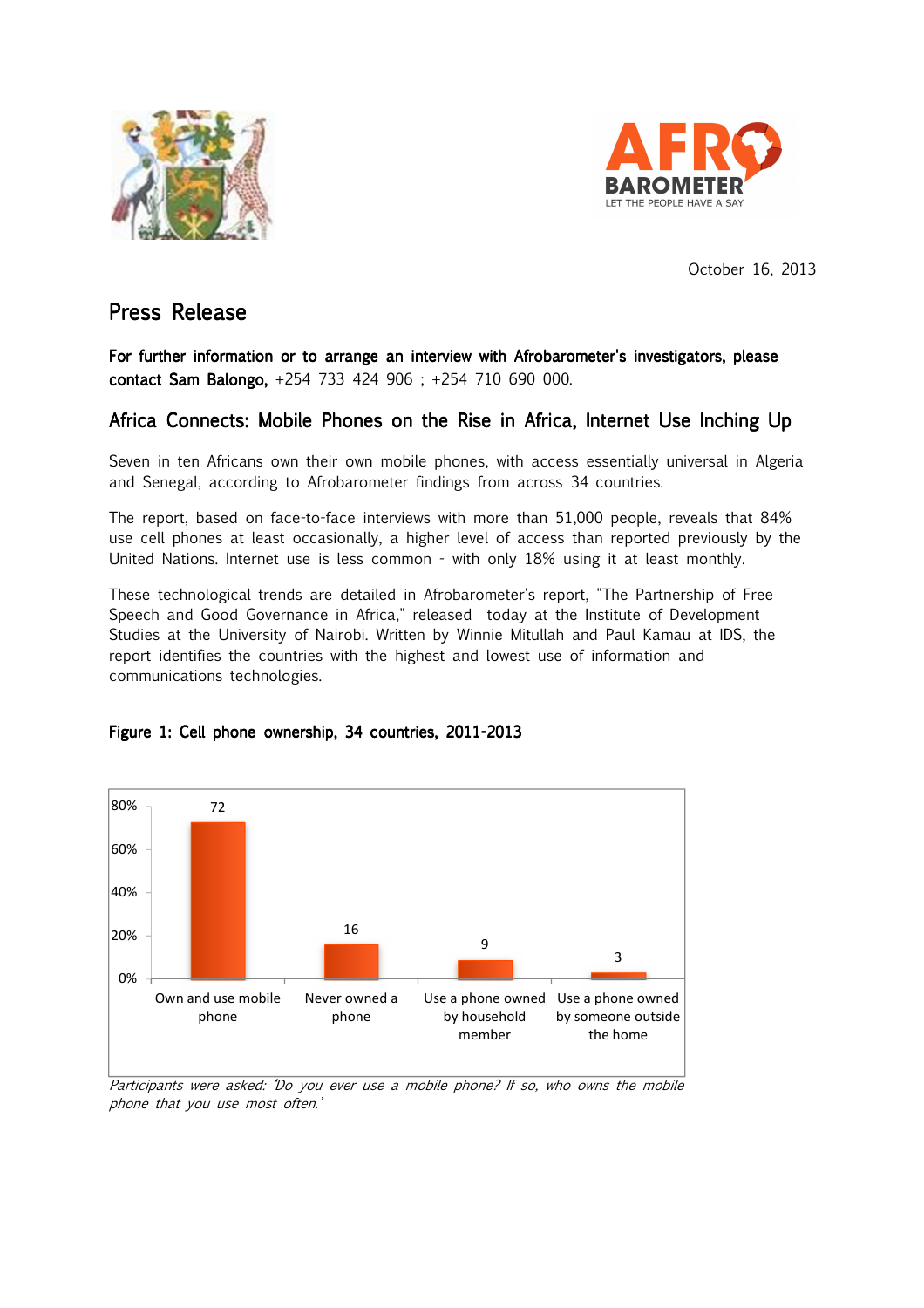



#### Key Findings

 $\overline{\phantom{0}}$ 

- 72% of respondents report owning their own phone, and another 9% report access to a mobile phone in their household; only about 16% of the population reports never using a mobile phone; (Figure 10).
- Access to mobile phones is essentially universal in Algeria and Senegal (98% each), followed by South Africa, Cote d'Ivoire and Kenya (93% each). Fourteen countries report access rates above 90%. In sharp contrast, Madagascar (44%) and Burundi (49%) both fall below 50%.
- Across the 20 countries for which data is available since Afrobarometer Round 4 (2008-2009), average rates of usage climbed by one third, from 63% of the population with access in 2008, to 83% today.
- Frequency of use has also increased: 44% in 16 countries reported daily use in 2008, compared to 65% in those same countries in Round 5.
- Countries experiencing the largest gains in access from 2008 levels were Burkina Faso, which saw an increase from 46% in 2008 to 90% in 2013, and Zimbabwe, where access increased 40 percentage points, from 51% to 91%, in the same period.
- Only Malagasy report no change; access there remained essentially stagnant at 44%, leaving the country in a distant last place among the 34 countries studied.
- Fifty-nine percent of respondents report using mobile phones to send or receive text messages, and 16% use them to send or receive money or pay bills.
- Kenya's status as a global leader in innovative uses of mobile phones to transfer funds and make payments is confirmed: 71% report using their phones to move money, far surpassing the next closest countries: Tanzania (40%), Liberia (39%), and Sudan (38%).
- Access to the internet is growing much more slowly. In the 20 countries where this question has been asked since 2008, access at least monthly has increased only 4 points, from  $11\%$  to  $15\%$ <sup>1</sup>.

<sup>&</sup>lt;sup>1</sup> If those who say they have accessed the internet less than once per month are included, the figures increase to 14% in 2008, and 18% in 2011-2013.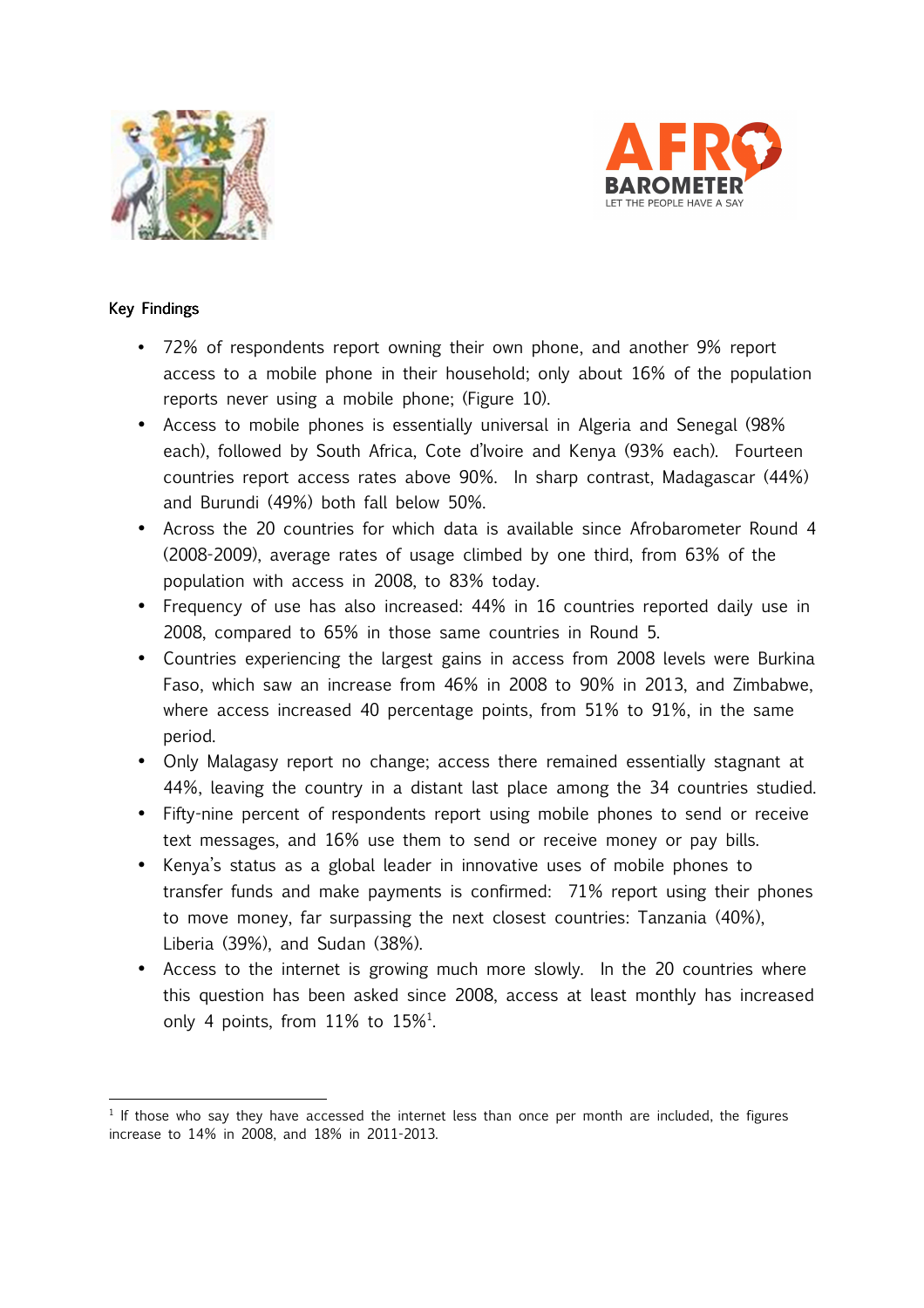



• North Africans' internet use far surpasses that of residents in other regions. Roughly one in three (34%) use the internet at least occasionally, compared with less than one in ten (9%) in West Africa.

# **Charts**



Figure 2: Use of mobile phones, 34 countries 2011-2013

Participants were asked: 'Do you ever use a mobile phone?' (% yes) \* Full results for all countries are available in Annex 3 of the report. Average is for all 34 countries.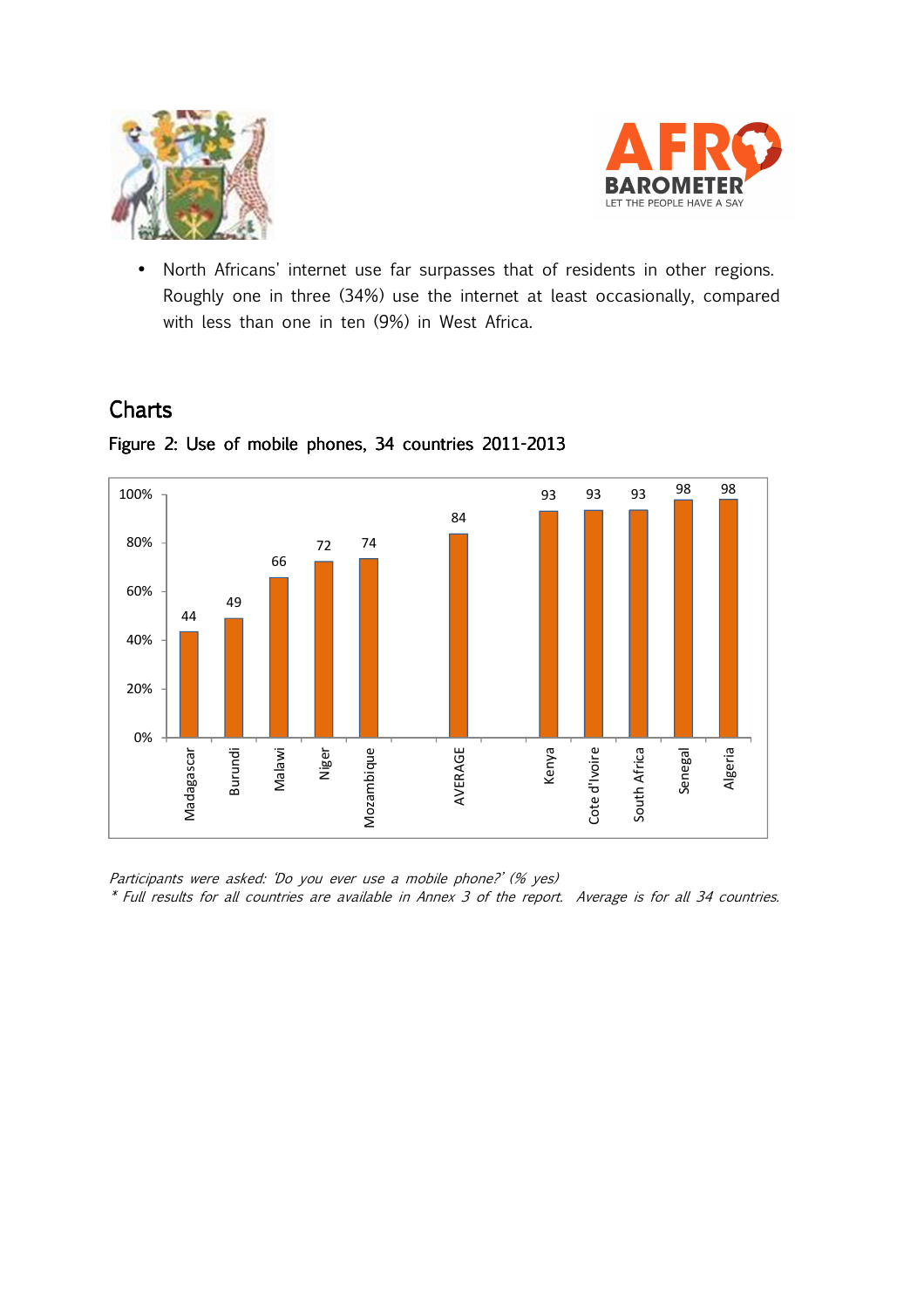





Figure 3: Increases in cellular telephone access/use, 2008-2012, 20 countries

Participants were asked: 'How often do you normally use a mobile phone to make or receive a call?' (% responding that they ever used a mobile phone.)